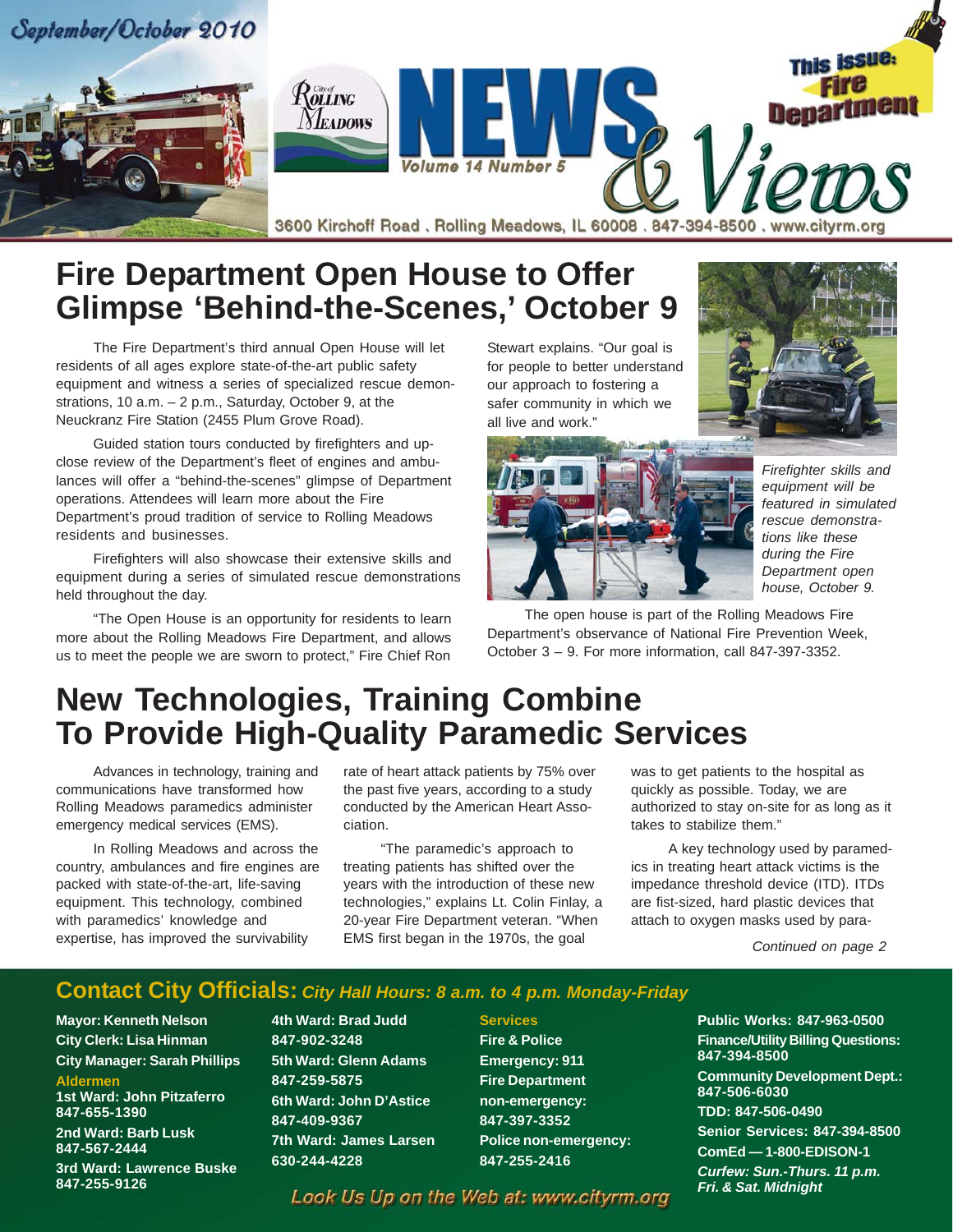### **Fire Code Enforcement Assures Safety of Community, Firefighters**



One of the most effective ways to BY RON STEWART, FIRE CHIEF

prevent fires is to prevent them from starting.

The Fire Prevention Bureau is the division of the Fire Department responsible for code compliance and fire prevention activities. It inspects all businesses, industrial and multi-family buildings in the City.

Fulfilling this mission protects local

businesses and the community from potential fire losses in property damage and lost revenues. By performing annual fire inspections, the Fire Prevention Bureau can effectively reduce the potential for a fire occurring in a building.

Annual inspections also keep fire safety at the forefront, assuring that buildings comply with life safety requirements critical to the safety of the citizens that use these facilities and the people employed there.

Performing inspections is also a key component to keeping our firefighters safe. The information obtained during an inspection is passed on to the firefighters and added to the building's preplan. The preplan provides valuable information to responding firefighting personnel such as:

- Knox boxes (keys for FD access to the building),
- Alarm panels,
- Hydrants and sprinkler system valves and connections,
- Chemical storage,

## **New Technologies, Training...** *Continued from page 1*

medics during CPR. These devices create a vacuum within the chest cavity that helps draw more blood back into the heart during compressions, thus improving oxygen flow to the patient. An ITD costs around \$100. All Rolling Meadows ambulances have been equipped with ITDs since 2008.

"ITDs enhance circulation, which is critical to stabilizing heart attack patients for transport to the hospital," Lt. Finlay says.

Once a patient has been stabilized, paramedics use wireless communication technologies to notify the hospital of their pending arrival. The paramedic-in-charge communicates with the hospital's emergency communications nurse while enroute, providing details on why paramedics were dispatched, what they found upon arrival at the scene, and how the patient was treated.

Lt. Finlay says that early recognition of symptoms, and the effective transmission of this information to the hospital, is essential to saving lives.

"Using information provided by paramedics allows the hospital to assemble a



*Impedance threshold devices (ITDs), such as the ResQPodTM used by Rolling Meadows paramedics, increase a cardiac arrest patient's chances of survival.*

team of specialists best-suited to treating the arriving patient," he explains. "If we describe a victim who suffered a major heart attack, the hospital can have a cardiologist waiting for us upon arrival, and get the patient to the cardiac catheterization lab as quickly as possible."

In most cases, Rolling Meadows paramedics will transport patients to Northwest Community Hospital, a Level 2 Trauma Center. If a situation involves multiple patients, some may be transported to other area hospitals, such as

- Flammable liquids,
- Location of utility shutoffs.

Completing annual inspections of the nearly 1,600 business, multi-family, and industrial buildings has become extremely difficult, due to reduced staffing and funding levels. However, the Fire Department has taken a proactive approach to this challenge by introducing a series of programs that have increased the efficiency of the Fire Prevention Bureau, dedicating more time to actual inspections versus administrative functions.

Plan reviews for new buildings and remodeling projects have been outsourced, allowing our inspectors more time to complete actual fire inspections. We have also implemented a self-inspection program for some low-hazard occupancies, allowing the building owners to inspect their own places of business and file the appropriate reports with the Fire Prevention Bureau. We also work cooperatively with the Community Development Department in sharing inspectors, as workloads fluctuate.

On-duty fire personnel perform inspections of all multifamily units within the city and first reinspections on other occupancies. This permits our firefighters to see the inside of the buildings and observe special processes or other conditions that may affect firefighting tactics. Additionally, the firefighters are able to interact with the community, and collaboratively work with the respective building owners to maintain a fire-safe environment.

If you have any questions regarding fire prevention or fire code enforcement, please contact us at 847-397-3352.

> Good Shepherd in Barrington or Alexian Brothers Medical Center in Elk Grove Village. In extremely dire circumstances, ambulances proceed directly to Lutheran General in Park Ridge, the area's Level 1 Trauma Center.

> Lt. Finlay points out that the latest technology is essentially useless without paramedics having proper EMS training. Rolling Meadows paramedics must complete 10 sessions of continuing education (CE) each year in order to maintain their certification. In addition, Fire Department professionals are always studying reports on new procedures and medications in order to maintain their edge.

> "The manual that outlines paramedics' authorized emergency medical procedures is 94 pages long today, compared with just 13 pages in the mid-1980s," Lt. Finlay explains. "Our treatment approaches have changed due to the tremendous amount of knowledge we have gained in the past 20 years. That ongoing stream of accumulating knowledge will help us continue to improve the way we treat our patients in the future," he adds.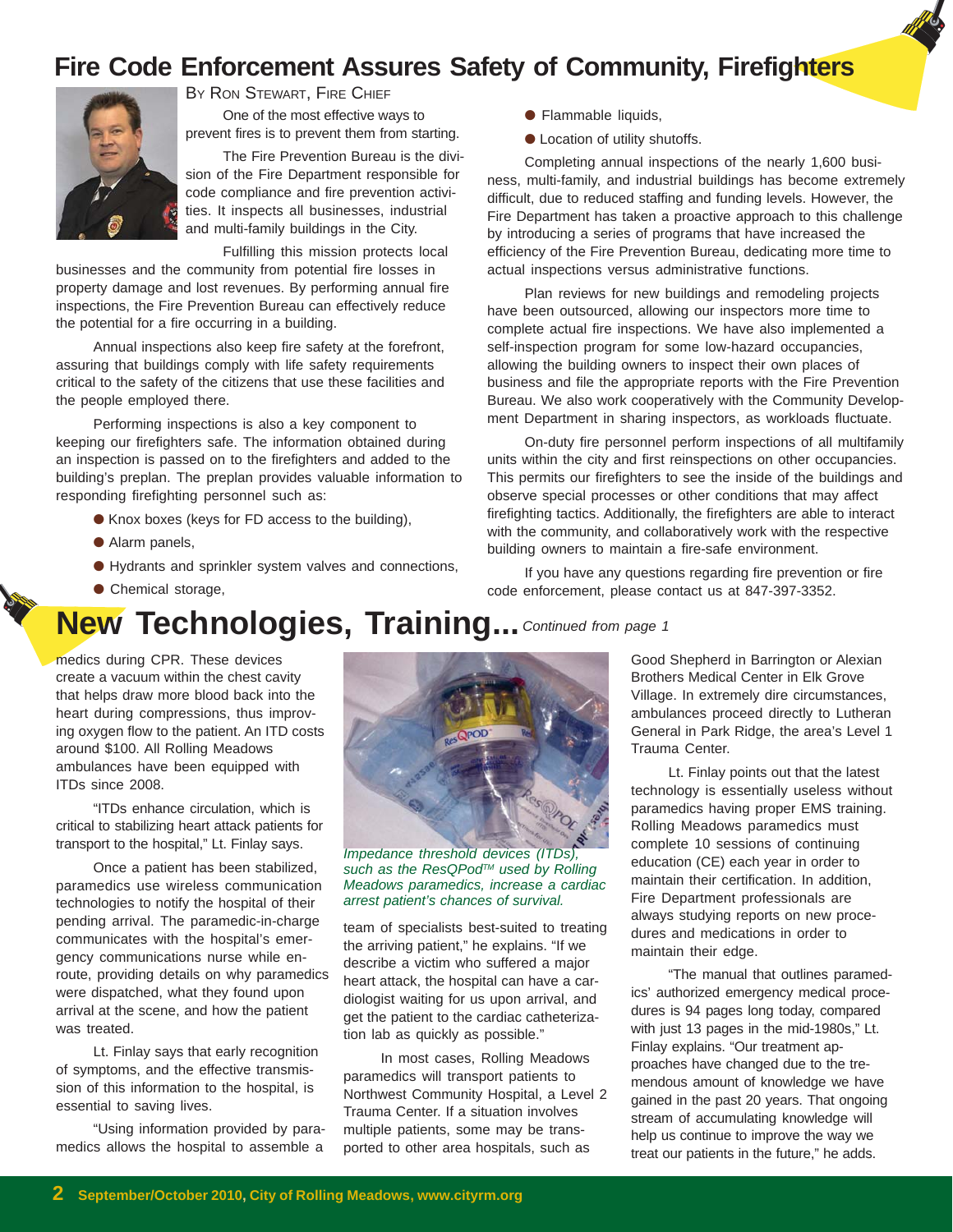### **\$70,000 Grant Funds Upgrades to City Emergency Operations Center**

Rolling Meadows Fire Department has been awarded \$70,000 in grant funding from the Department of Homeland Security to upgrade the City's Emergency Operations Center (EOC) and improve its ability to coordinate responses to regional emergencies, Deputy Fire Chief Scott Franzgrote reports.

Fire Department officials partnered with the Barrington, Elk Grove Village, Hoffman Estates and Palatine Fire Departments to develop and submit the grant proposal. The proposal emphasized each department's commitment to working together to develop coordinated responses to emergencies that may

### **Firefighters Undergo 'Live Fire' Training**

*The heat was on – literally – as eight off-duty Rolling Meadows firefighters volunteered to participate in live fire training exercises at O'Hare International Airport in July.*

*The exercises, held jointly with crews from Chicago, Schiller Park and Bensenville, were conducted in buildings that had been acquired as part of the airport's expansion project. While structures blazed, firefighters practiced engine operations; hose selection, fire attack and ventilation*



*strategies; wall breaching techniques; and water supply operations.*

*"Live fire training scenarios are a valuable training tool because they involve real fire conditions," Chief Ron Stewart explains. "The fact that our firefighters took part in this training while off duty speaks volumes about their commitment to protecting this City."*

affect their respective communities.

"Ever since September 11, federal authorities have emphasized the importance of coordinated regional responses to emergency situations," Deputy Chief Franzgrote explains. "Our partnership with neighboring fire departments in developing the grant proposal underscored our commitment to that approach."

Franzgrote says the grant funding will allow the Fire Department to upgrade its wireless communications system, purchase portable video conferencing units, and acquire specialized cameras that provide the global positioning satellite (GPS) coordinates of every image photographed.

"These technology upgrades to the City's EOC will help streamline operations and allow us to share information with outside agencies at the local, state and federal levels," he explains. "Improving our ability to coordinate with neighboring communities adds flexibility to the City's emergency preparedness plan," he adds.

Deputy Chief Franzgrote expects EOC upgrades to be completed by the end of this year.

#### **Knox-Box Rapid Entry System Aids Paramedics, Firefighters**

The Rolling Meadows Fire Department has initiated a Knox-Box program that is designed to reduce emergency response times and enhance firefighters' ability to provide lifesaving assistance. A Knox-Box is a secure emergency access tool that gives first responders immediate entry to a home without using force. The steel box – installed near residents' front entrances – allows paramedics or firefighters to quickly enter a home with a "master key" and administer assistance to those in need.

"Seconds count when responding to a 911 call. The Knox-Box system significantly cuts our response times by allowing paramedics and firefighters to immediately enter a home without resorting to force," Fire Chief Ron Stewart explains.

Reducing response times by even a few minutes significantly improves the Department's ability to provide emergency assistance. Studies indicate that the chances of survival for people requiring emergency medical care decreases by 7 – 10% for every minute that passes without treatment.

"Patients in distress may not be able to unlock the door and let us in. By gaining rapid entry with a Knox-Box, emergency crews are better able to administer life-saving assistance quickly to those who need it," Chief Stewart adds.

For more information on the Knox-Box system, contact the Rolling Meadows Fire Department at 847-397-3352.

### **Future of Third Fire Station Uncertain**

Plans for a third fire station in Rolling Meadows are on indefinite hold and more than \$1 million in federal stimulus funding awarded for the project has been allocated to another community, after City Council members voted 5-2 against authorizing construction.

In September 2009, the City was awarded a \$1,157,000 fire station construction grant under the American Recovery and Reinvestment Act. This funding was to offset a substantial portion of total construction costs, estimated between \$1.8 million and \$2.2 million. By accepting the funding, the City was obligated to complete the project by September 2012.

After a prolonged period of inactivity on the project, federal officials became concerned that the project was not moving forward quickly enough. Department of Homeland Security representatives met with City Council in June. They requested that the project be authorized by month's end. City officials were told that, in order to retain the funding, construction must begin in 2010.

Later, at its June 22 meeting, Council members voted to reject the grant funding.

The Fire Department will continue to explore all available options to increase response times in the City's southern portions, Fire Chief Ron Stewart says. The Department will look to City Council for direction regarding future options for a third fire station.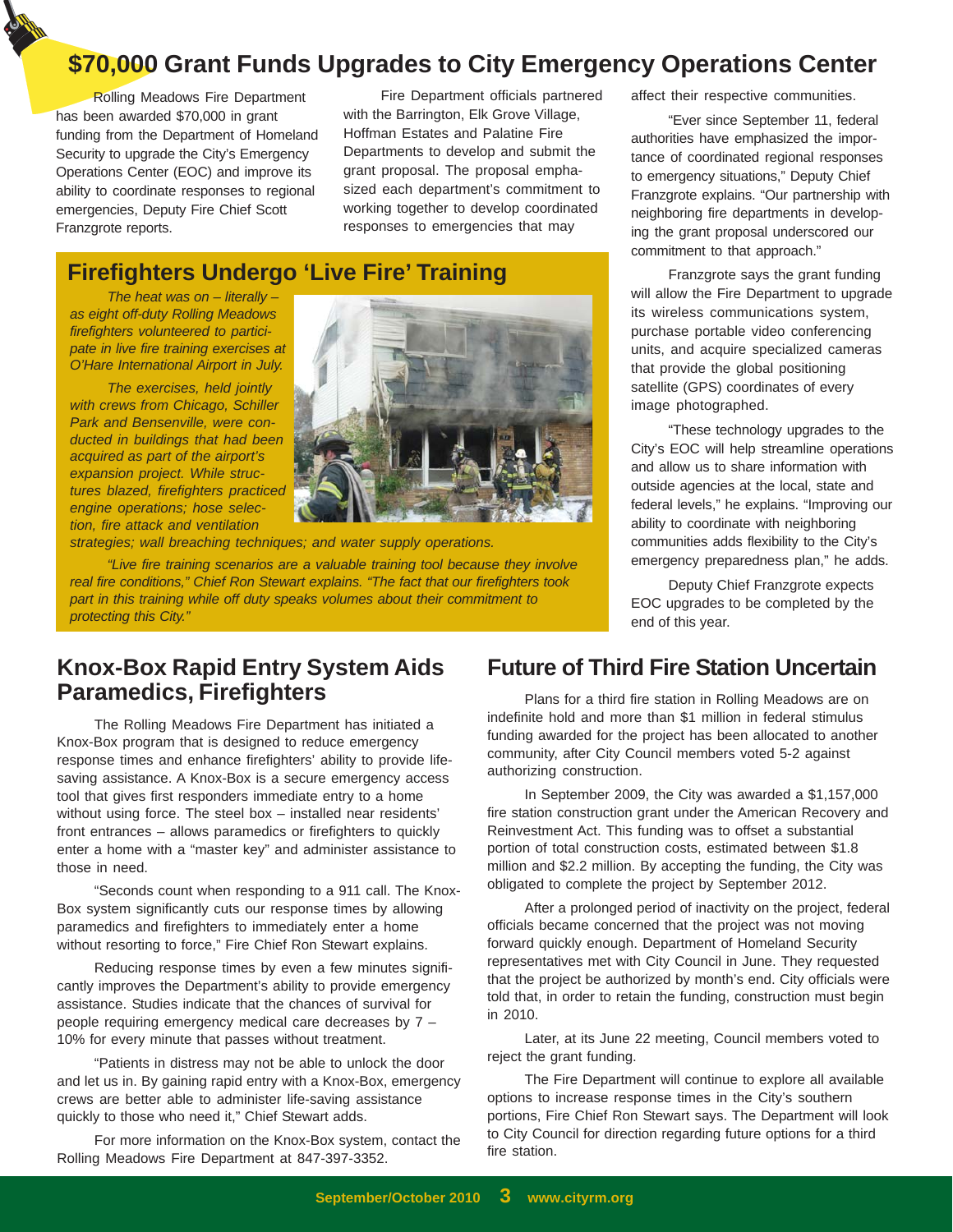| <b>September 2010</b> |                                                          |                                                                                                         |                                                                                        |                                                                     |                                                                                    |                |                                                                                              |
|-----------------------|----------------------------------------------------------|---------------------------------------------------------------------------------------------------------|----------------------------------------------------------------------------------------|---------------------------------------------------------------------|------------------------------------------------------------------------------------|----------------|----------------------------------------------------------------------------------------------|
|                       |                                                          | <b>Days</b>                                                                                             |                                                                                        |                                                                     | $\overline{2}$                                                                     | $\overline{3}$ | 4                                                                                            |
| 5                     |                                                          | <b>6</b> Labor Day<br>City Hall and<br>Public Works<br>closed. Refuse<br>collection<br>delayed one day. | $\overline{7}$<br>Plan<br>Commission,<br>7:30 p.m.,<br>at City Hall                    | 8                                                                   | 9                                                                                  | 10             | 11                                                                                           |
| 12                    |                                                          | 13                                                                                                      | 14<br><b>City Council</b><br>Meeting, 7:30<br>p.m., City Hall                          | 15                                                                  | 16<br>Adjudication<br>Hearing, 1 p.m.,<br>City Hall                                | 17             | 18                                                                                           |
| 19                    |                                                          | 20<br><b>Water bills due</b>                                                                            | 21<br><b>City Council</b><br><b>Committee of</b><br>the Whole, 7:30<br>p.m., City Hall | 22                                                                  | 23<br><b>Adjudication</b><br><b>Hearing (Red</b><br>Light), $2 p.m., City$<br>Hall | 24             | 25                                                                                           |
| 26                    |                                                          | 27                                                                                                      | 28<br><b>City Council</b><br>Meeting, 7:30<br>p.m., City Hall                          | 29                                                                  | 30                                                                                 |                |                                                                                              |
|                       |                                                          |                                                                                                         | <b>October 201</b>                                                                     |                                                                     |                                                                                    |                |                                                                                              |
|                       | <b>SALES THE REAL PROPERTY</b>                           |                                                                                                         | υ                                                                                      | $\mathbb{C} - \mathbb{C}$                                           | <b>ET VE TIME</b>                                                                  | 1              | $\overline{2}$                                                                               |
| $\mathbf{3}$          |                                                          | $\overline{\mathbf{4}}$                                                                                 | 5<br><b>Plan Commis-</b><br>sion, 7:30 p.m.,<br>at City Hall                           | 6<br><b>Zoning Board of</b><br>Appeals, 7 p.m.,<br><b>City Hall</b> | $\overline{7}$                                                                     | 8              | <b>9</b> Open House,<br>Neuckranz Fire<br>Station, 10 a.m.-<br>2 p.m.<br><b>Blood Drive,</b> |
|                       |                                                          |                                                                                                         | <b>National</b>                                                                        | Fire Prevention Week, October $3 - 9$                               |                                                                                    |                | 8 a.m.-2 p.m.                                                                                |
| 10                    |                                                          | 11                                                                                                      | 12<br><b>City Council</b><br>Meeting, 7:30<br>p.m., City Hall                          | 13                                                                  | 14<br><b>Adjudication</b><br>Hearing, 1 p.m.,<br><b>City Hall</b>                  | 15             | 16                                                                                           |
| 17                    |                                                          | 18                                                                                                      | 19<br><b>City Council</b><br><b>Committee of the</b><br>Whole, 7:30 p.m.,<br>City Hall | 20<br><b>Water bills due</b>                                        | 21<br>Adjudication<br><b>Hearing (Red</b><br>Light), 2 p.m.,<br>City Hall          | 22             | 23                                                                                           |
| 24                    |                                                          | 25                                                                                                      | 26                                                                                     | 27                                                                  | 28                                                                                 | 29             | 30                                                                                           |
|                       | 31 Halloween<br><b>Trick or Treat</b><br>hours: 3-8 p.m. |                                                                                                         | <b>City Council</b><br>Meeting, 7:30<br>p.m., City Hall                                |                                                                     |                                                                                    |                |                                                                                              |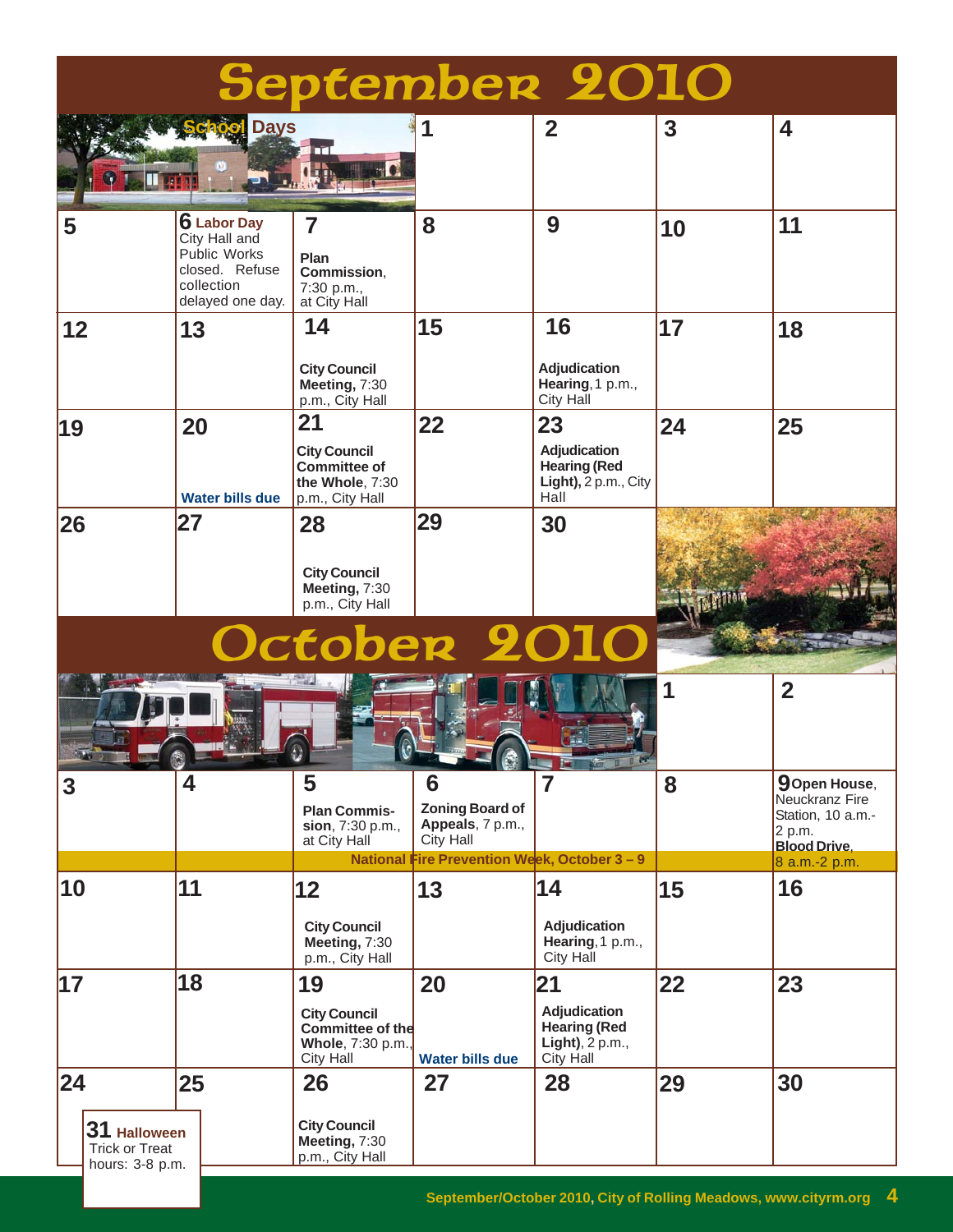# **Fire Department, NFPA to Promote Importance of Smoke Alarms, October 3 - 9**

The Rolling Meadows Fire Department has partnered with the National Fire Protection Association (NFPA) to promote the use of home smoke alarms during National Fire Prevention Week, October 3 – 9.

The official theme for this year's observance, "Smoke Alarms: A Sound You Can Live With," underscores just how important these tools are for protecting life and property, Fire Chief Ron Stewart explains.

"Home fires were responsible for the deaths of 2,755 people in the United States in 2008, and injured another 13,160," he says. "This year's National Fire Prevention Week campaign is designed to educate people about the importance of smoke alarms and encourage everyone to take the necessary steps to update and maintain their home smoke alarm protection."



can live with



According to the NFPA, smoke alarms reduce one's risk of dying in a fire by 50%. Between 2003 and 2006, roughly two-thirds of home fire

### **Fire Department Provides Free Smoke Detectors to Seniors**

The Rolling Meadows Fire Department provides senior citizen homeowners with a free smoke  $d$  detector – including installation – as

part of its Smoke Detectors for Seniors Program.

A \$2,000 grant from Wal-Mart earlier this year helped the Department purchase 100 smoke detectors for the program, which was established in 2001.

"This successful, ongoing program contributes to a safer community," Deputy Fire Chief Scott Franzgrote says. "Smoke detectors save lives, and we want to make sure that Rolling Meadows senior citizens have access to these life-saving systems."

To receive a free smoke detector, seniors may contact the Fire Department at 847-397-3352.

deaths resulted in homes with no working smoke alarms.

"It is critically important that residents test the smoke alarms in their

homes once a month, following the manufacturer's instructions, and replace the batteries once a year," Chief Stewart explains. "A good rule of thumb is to replace batteries the same day you change your clocks from daylight savings time to standard time each fall. In addition, alarms should be replaced every 10 years," he adds.

Chief Stewart also recommends that residents develop a home fire escape plan and practice it at least twice per year. On average, people have less than four minutes to get out of a house before a fire turns deadly.

For more information on National Fire Prevention Week activities, visit

#### **www.firepreventionweek.org.**

### **Department Focuses on Improving Non-Emergency Contact with Police**

Transfer of the City's 911 dispatch operations to a regional dispatch center one year ago has improved service by enhancing the Police Department's ability to communicate with neighboring communities during regional emergencies, but work continues on ways to ensure that residents are able to contact the police with non-emergency requests at all hours of the day, Police Chief Dave Scanlan reports.

Before joining Arlington Heights-based Northwest Central Dispatch System (NWCDS), Rolling Meadows maintained its own dispatch center that was staffed by Police Department dispatchers. Since the dispatch center operated 24/7, dispatchers could transfer calls from residents to the appropriate officers on duty regardless of the hour. The Police Department lost that ability following the move to NWCDS.

Residents may call the Department's non-emergency number, 847-255-2416, weekdays between 8 a.m. – 4 p.m. to speak with an officer, but Chief Scanlan is concerned about residents who need to call between 4 p.m. and 8 a.m. Residents who need to speak with a police officer after hours should call 911.

"The question we face is how to guarantee that residents can contact police with non-emergency requests at all hours of the day," Chief Scanlan explains. "With limited resources due to the current economic and budgetary climate, we aren't able to simply hire additional staff."

Police officials are exploring a range of options, including having volunteers staff the phones after-hours. "We understand the importance of getting this taken care of," Chief Scanlan adds. "If residents are in doubt as to whether their call constitutes an emergency, always err on the side of caution and call 911."

### **July Blood Drive Collects 45 Units**

*Police Sergeant Mark Hogan donates blood during a July 28 blood drive at City Hall. In total, the LifeSourcesponsored drive collected 45 units of "the gift of life."*

*The City and LifeSource hold another blood drive Saturday, October 9, 8 a.m. – 2 p.m., at the Neuckranz Fire Station (2455 Plum Grove Road).*